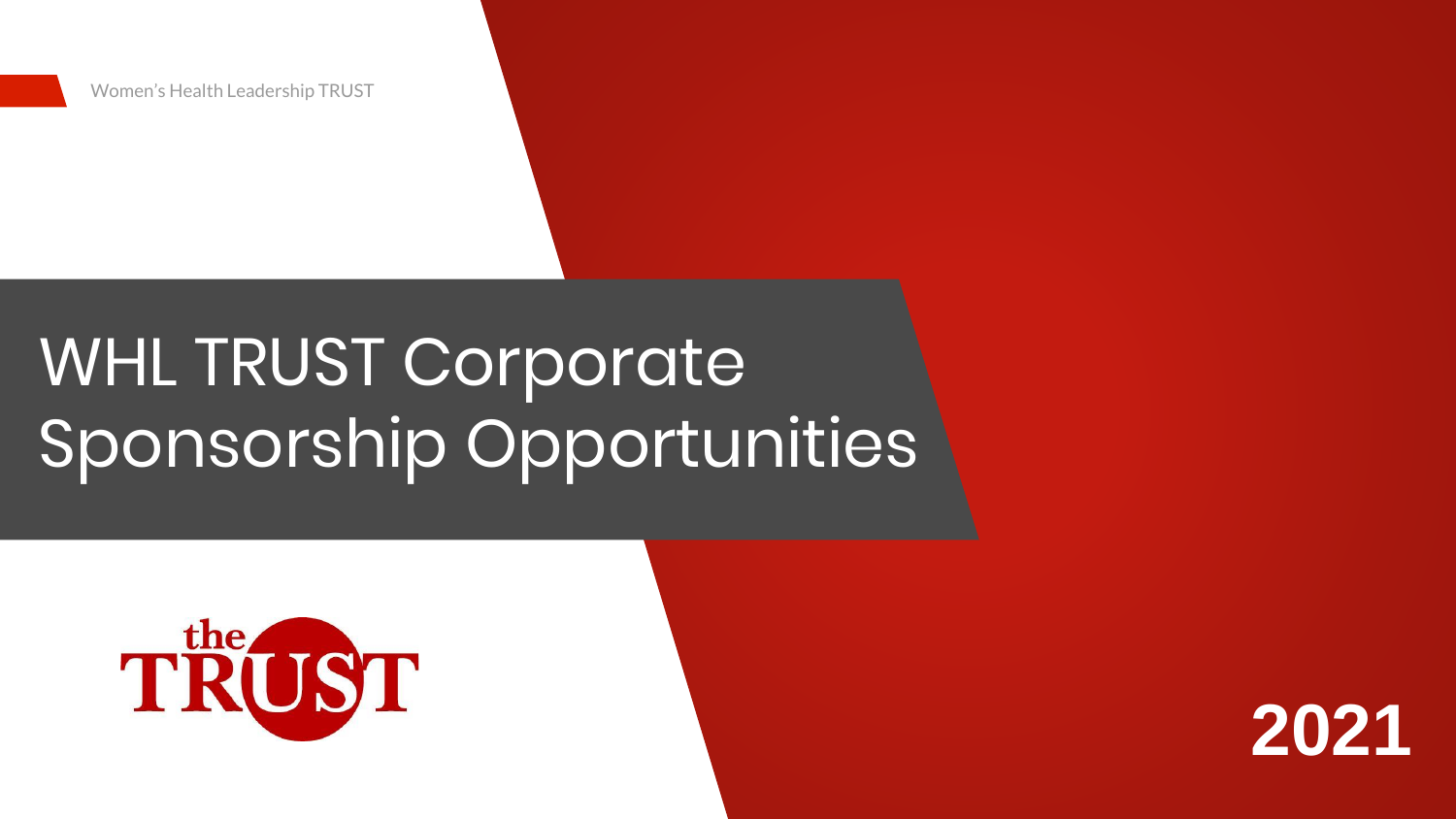

The Women's Health Leadership TRUST is an inclusive network whose members support, inspire and offer insights to women leaders in healthcare

Create new possibilities for all women – in healthcare, wellbeing and beyond



### Vision



A professional network of 450+ women in health care, founded in the Twin Cities in 1979. Together we create opportunities to network within the health care industry, we offer programs and workshops designed to enhance leadership skills, we provide educational offering and programs, and we advance the health care careers of women.



## **Mission**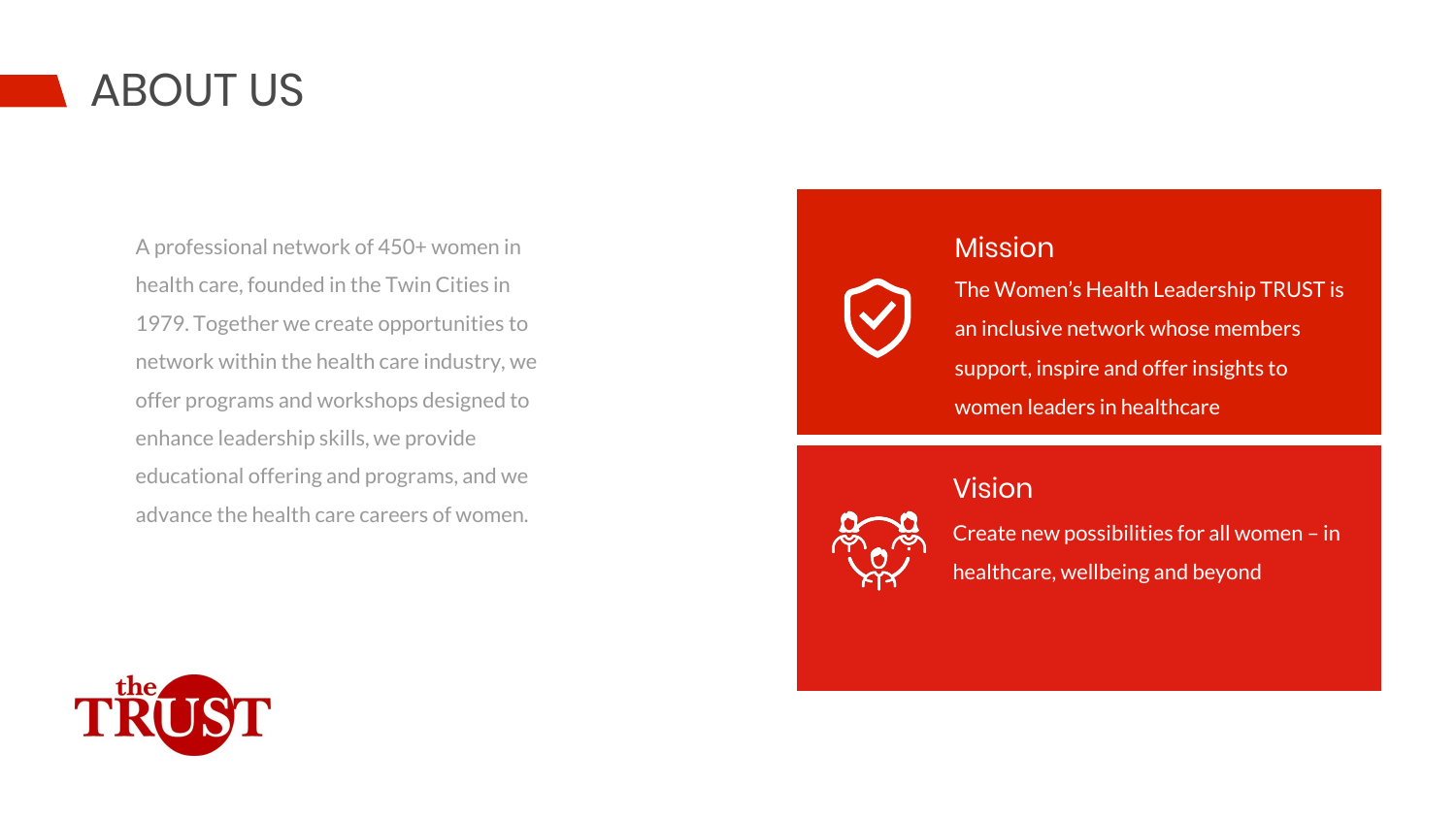Fulfill our mission to support women leaders in health care.

Includes over 500 members

- most working in

Minnesota.



Represent a broad spectrum of health care sectors.

Shared commitment to contributing to health care in our communities.

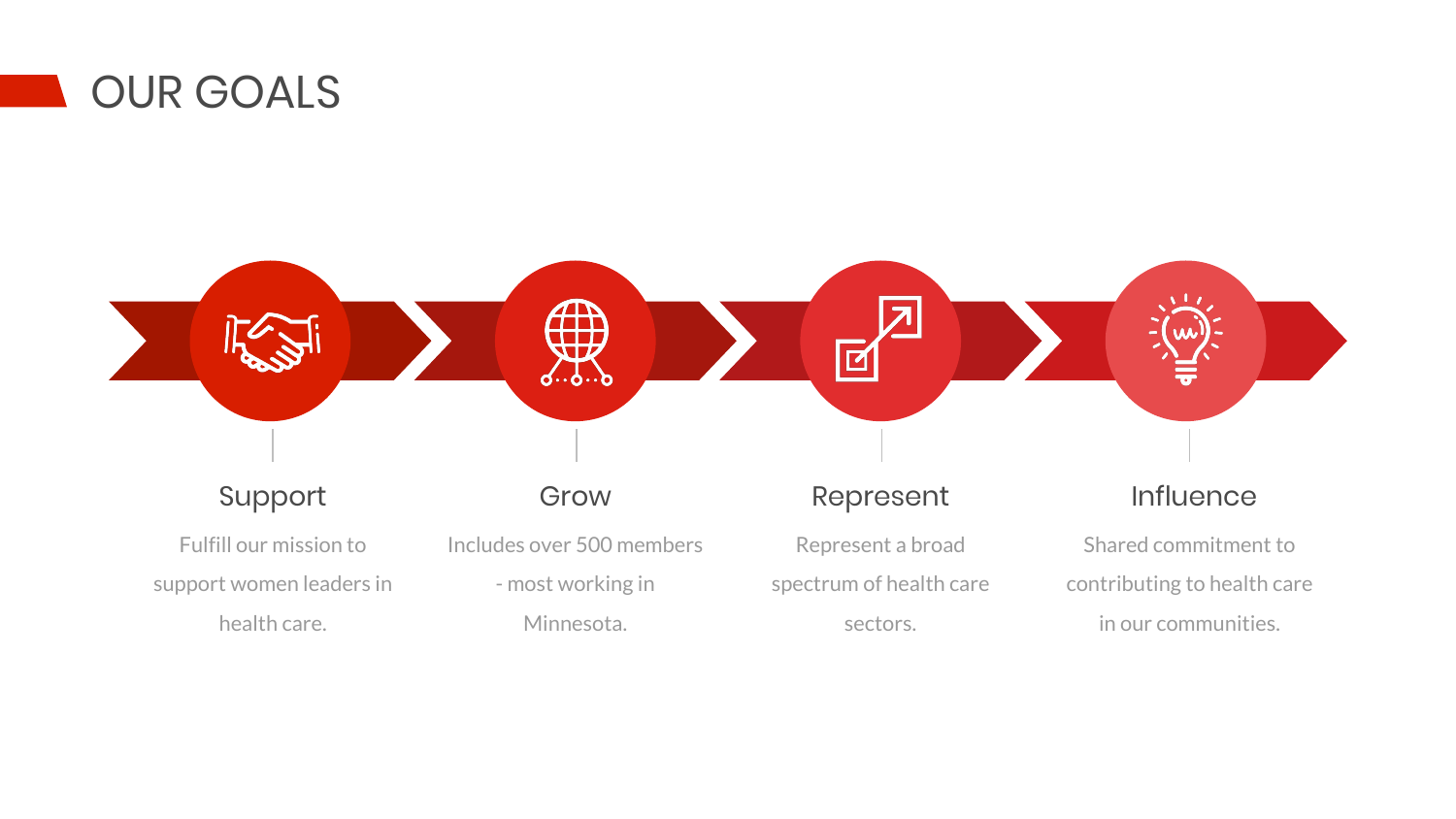



- Provide information on
- evolving healthcare industry
	- issues, trends and
		- opportunities





Support the growth, wellbeing and success of all members throughout their leadership journey

## Professional and Personal Development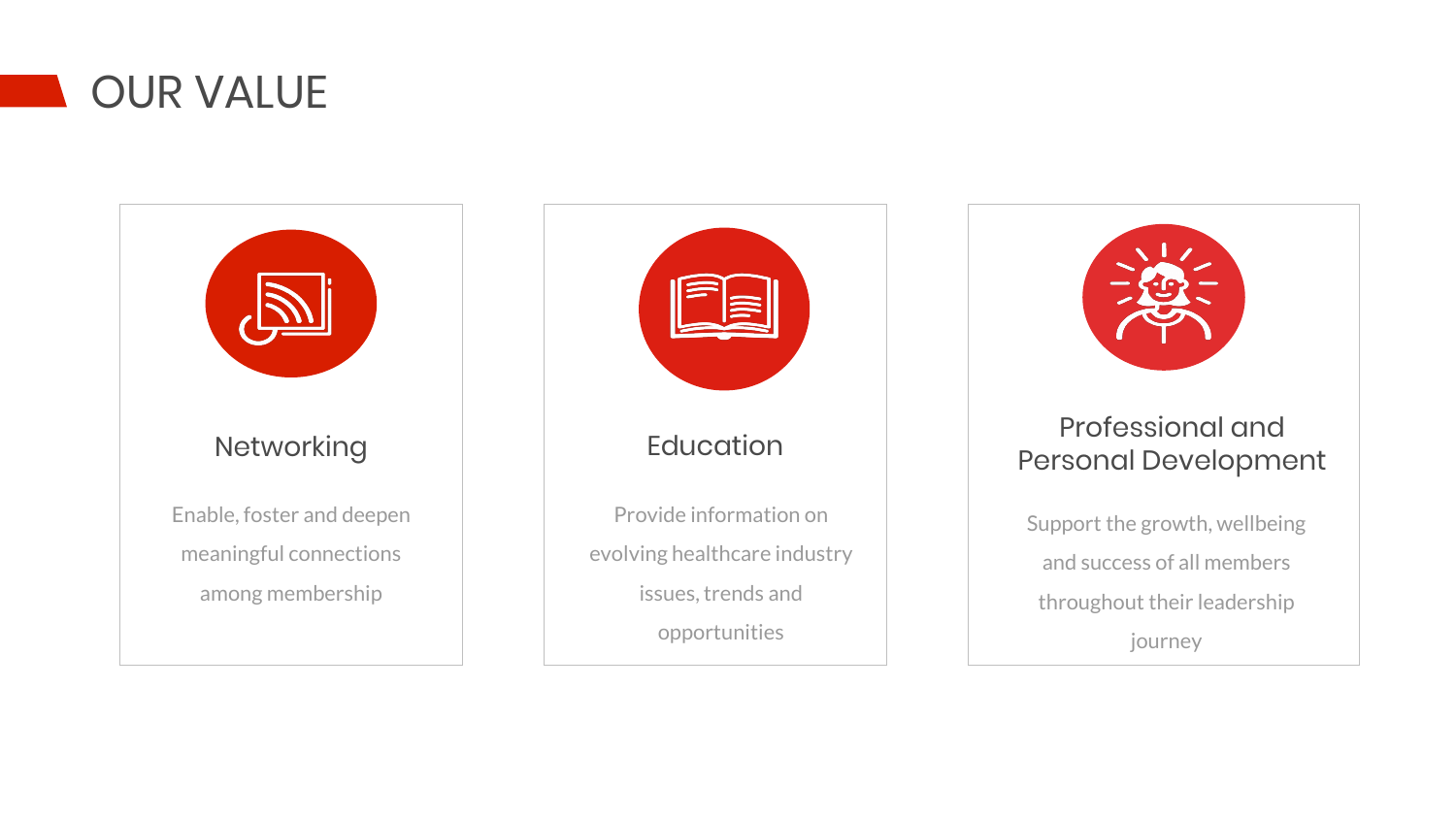## WHO WE ARE

The Women's Health Leadership TRUST creates and supports opportunities for our membership of 450 women leaders in health care, mostly from the Minnesota region, and represents a broad spectrum of health care sectors including:

- Advocacy
- Academia
- Government
- Medical Device/Pharmaceutical
- Payer
- Nonprofit/Philanthropic
- Provider
- Retired
- Senior Living
- Those in Transition
- Vendor
- Wellness



Jacquelyn Fletcher Johnson

**Wellbeing Series:** 

THE ART OF THE **RETURN** 

January 7th at 12:00 pm

## **New Member VIRTUAL COFFEE HOUSE**

February 12th at 8:00 am

**MOVING DIVERSITY AND INCLUSION FROM A** DISCUSSION TO AN ACTION IN YOUR ORGANIZATION

March 2nd at 1:00 pm



**Blue Cross and Blue Shield of Minnesot** .<br>na Nüñez, MD, FACP, University of Minnesota<br>Jacqueline Thomas-Hall, Allina Health.

WELCOME TO TRUST IMPACT MENTORSHIP



Hosted by **Hll Johnson**  Professional Development Series:

**BEING THE ONLY WOMAN IN THE ROOM** 

January 13th at 4:30 pm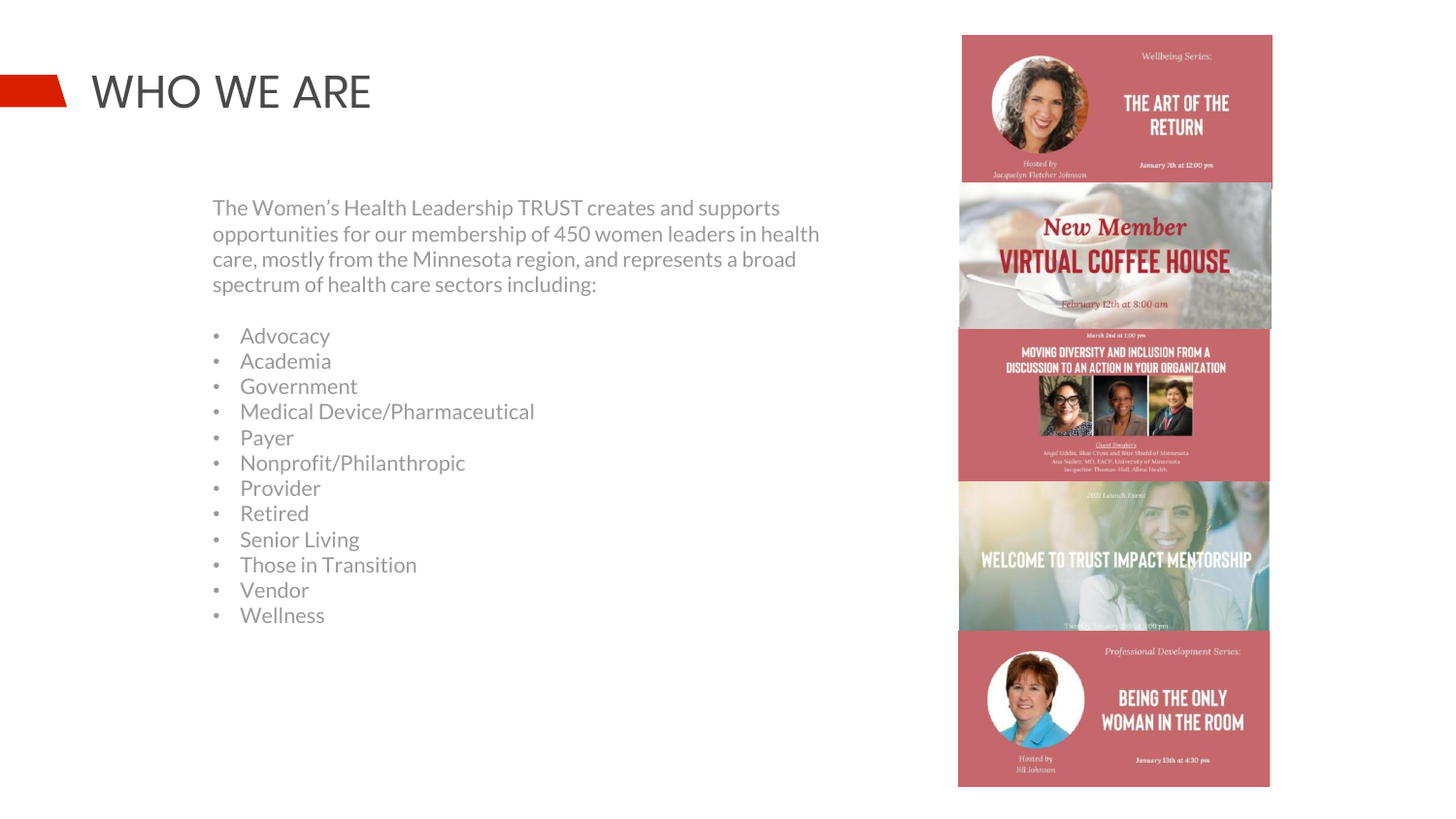

# Alignment Opportunities

Value creation for your company through a TRUST Corporate Membership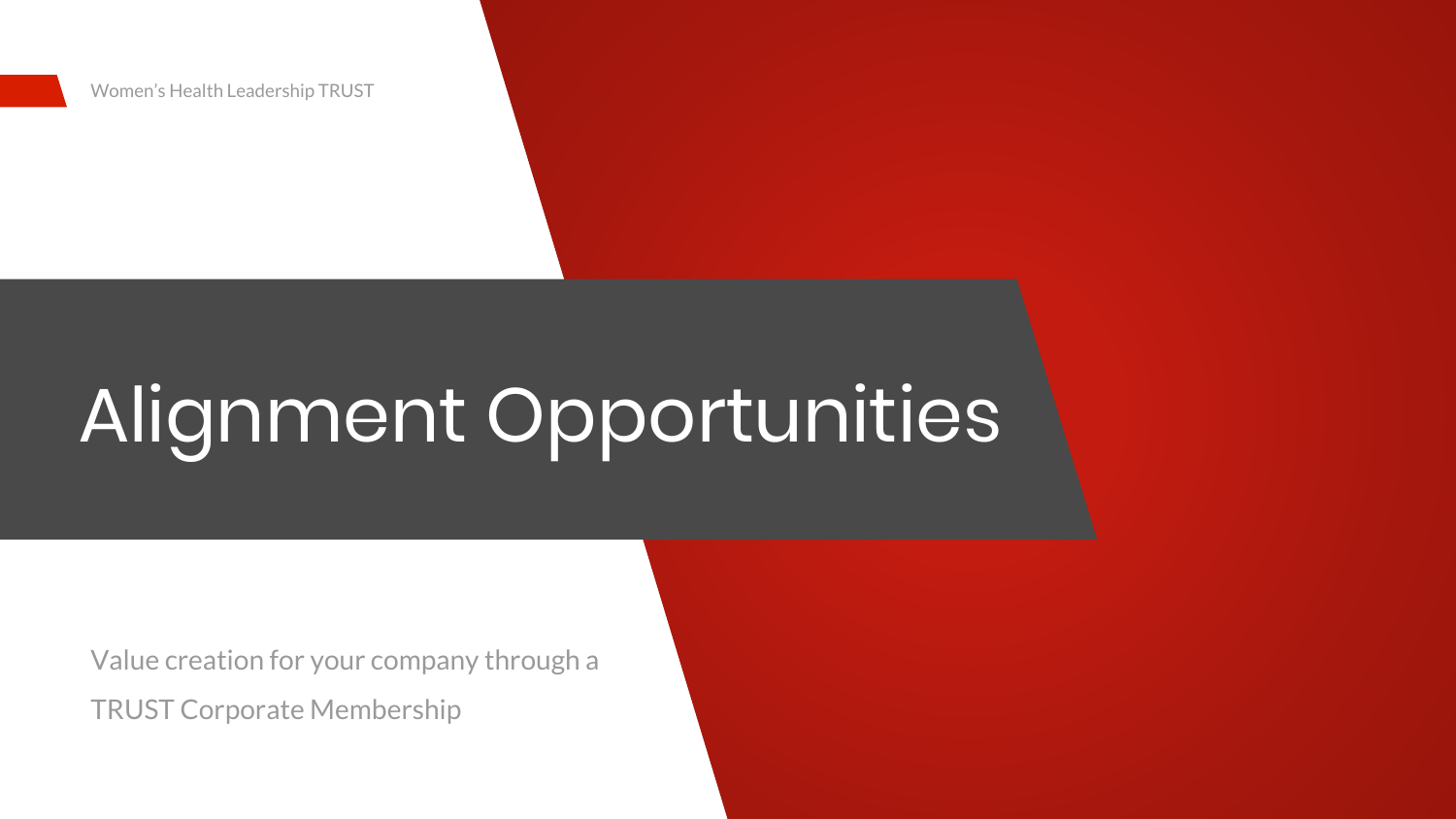## CORPORATE BENEFITS



Increase brand recognition through participation and sponsorship.

## Brand Recognition

Ability to volunteer for Committee work, participate in mentoring programs, and attend educational programming.



## Professional Development

Employee engagement with the local health care community. Ideal for new to role, new to geography, new to industry.



### Employee Engagement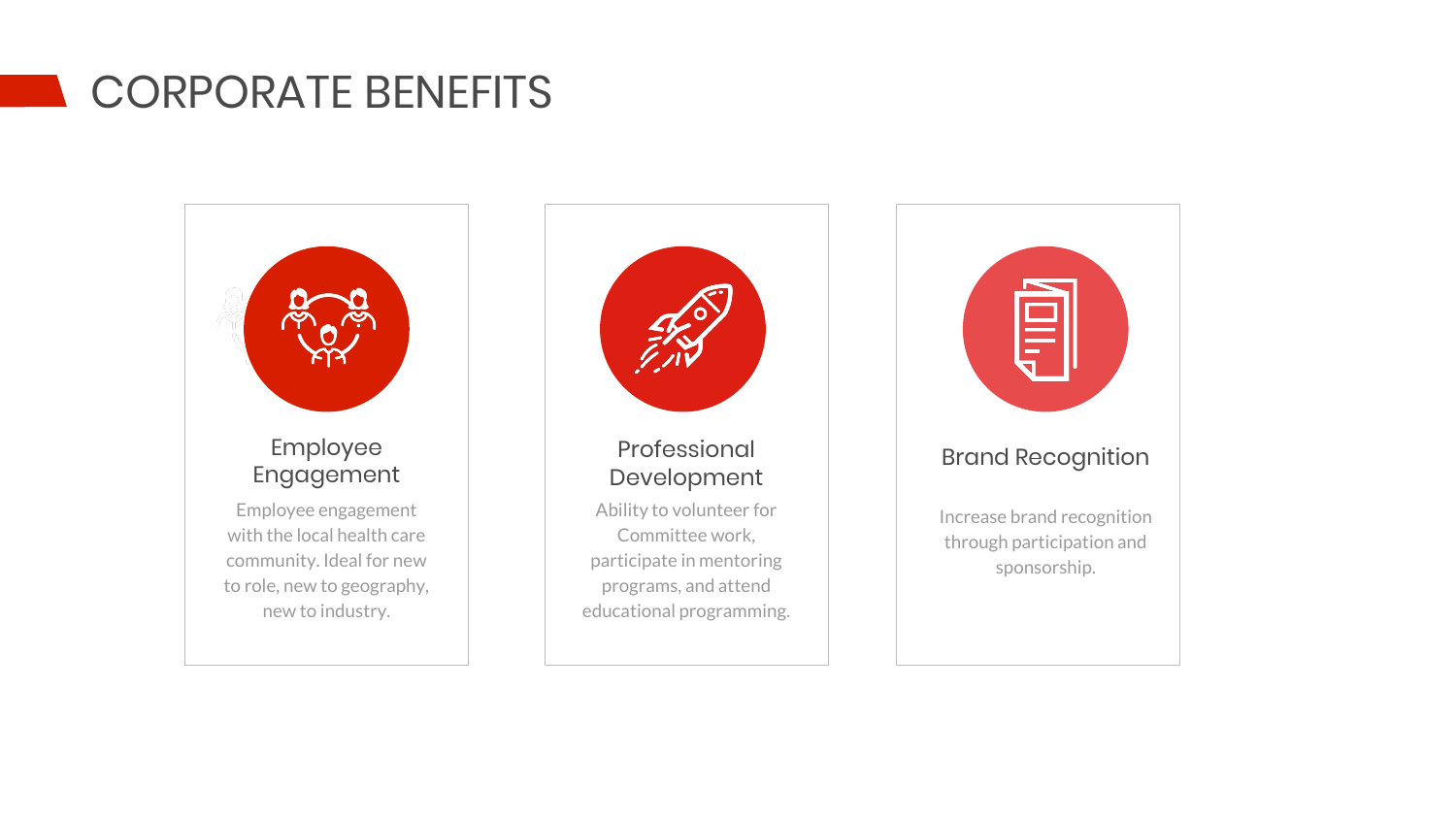## SPONSORSHIP OPPORTUNITIES AND BENEFITS

### Includes:

- Silver Level Forum Sponsor
- Sponsor for Annual Meeting
- Social media mentions for events
- Opportunity to host a coffee, New Member Breakfast, or happy hour networking event
- Logo display on promotional materials
- 5 annual memberships

## Silver

Includes:

- Gold Level Forum Sponsor
- All programming for 2021 (branded)
- Sponsorship Spotlight on TRUST website and social media
- Opportunity to host a coffee, New Member Breakfast, or happy hour networking event
- Social media mentions for events
- Logo display on promotional materials
- 10 annual memberships

### Includes:

- Diamond Level Forum Sponsor
- All programming for 2021 (branded)
- Partner / Create Your Own Programming
- Sponsorship Spotlight on TRUST website and social media
- Opportunity to host a coffee, New Member Breakfast, or happy hour networking event
- Social media mentions for events
- Logo display on promotional materials
- 20 annual memberships

## Gold Platinum Diamond

## \$10,000 \$15,000 \$20,000 \$25,000

### Includes:

- Platinum Level Forum Sponsor
- All programming for 2021 (branded)
- Sponsorship Spotlight on TRUST website and social media
- Opportunity to host a coffee, New Member Breakfast, or happy hour networking event
- Social media mentions for events
- Logo display on promotional materials
- 15 annual memberships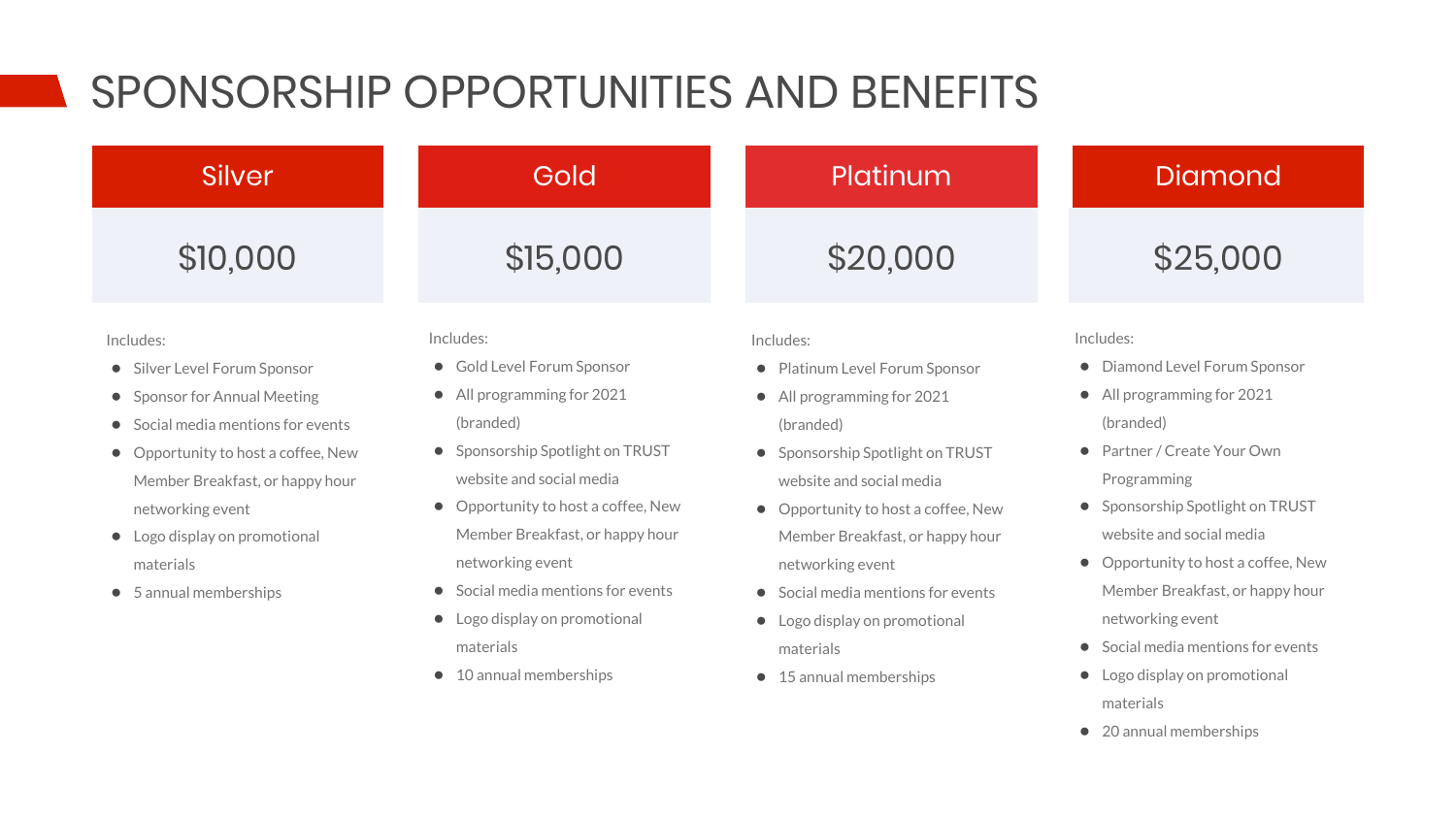Includes:

- Forum Sponsor Contributor
- Group Social media mentions for Forum event
- Logo display on promotional materials

- Bronze Level Forum Sponsor
- Individual Social media mentions for events
- Logo display on promotional materials

Includes:

## \$2,500 \$5,000

## SPONSORSHIP OPPORTUNITIES AND BENEFITS CONTINUED…

## Contributors Nonte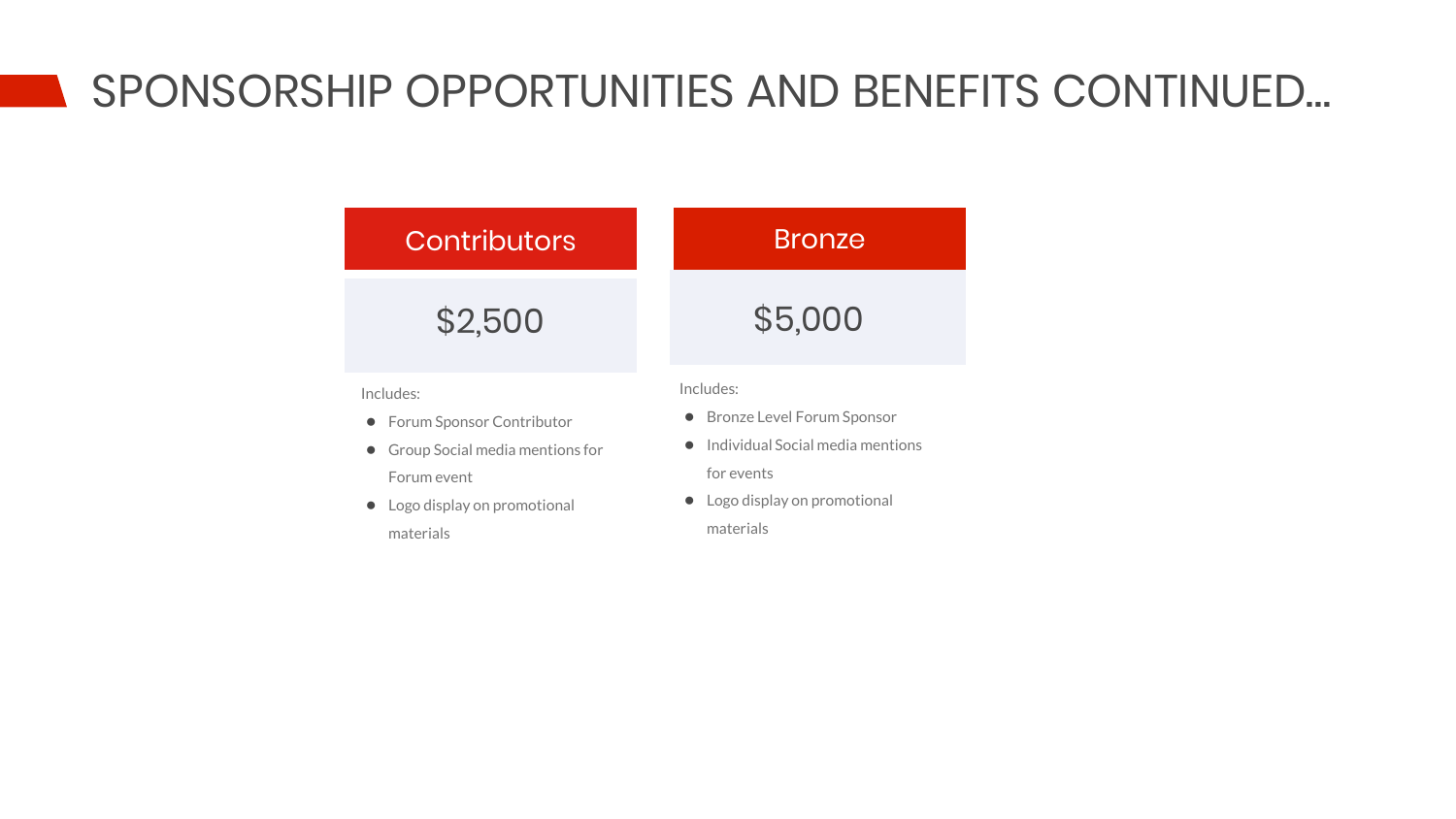## NEXT STEPS



## **60 days**



- Commit to Sponsorship Level that provides the most value to your organization
- Begin to identify individuals for the included sponsorship memberships



- Follow up to see that all events are secure
- Determine if memberships have been initiated

- Identify sponsorship events
- Draft / finalize contract
- Provide Onboarding Playbook
- Create communications plan
	- memberships

for employees receiving